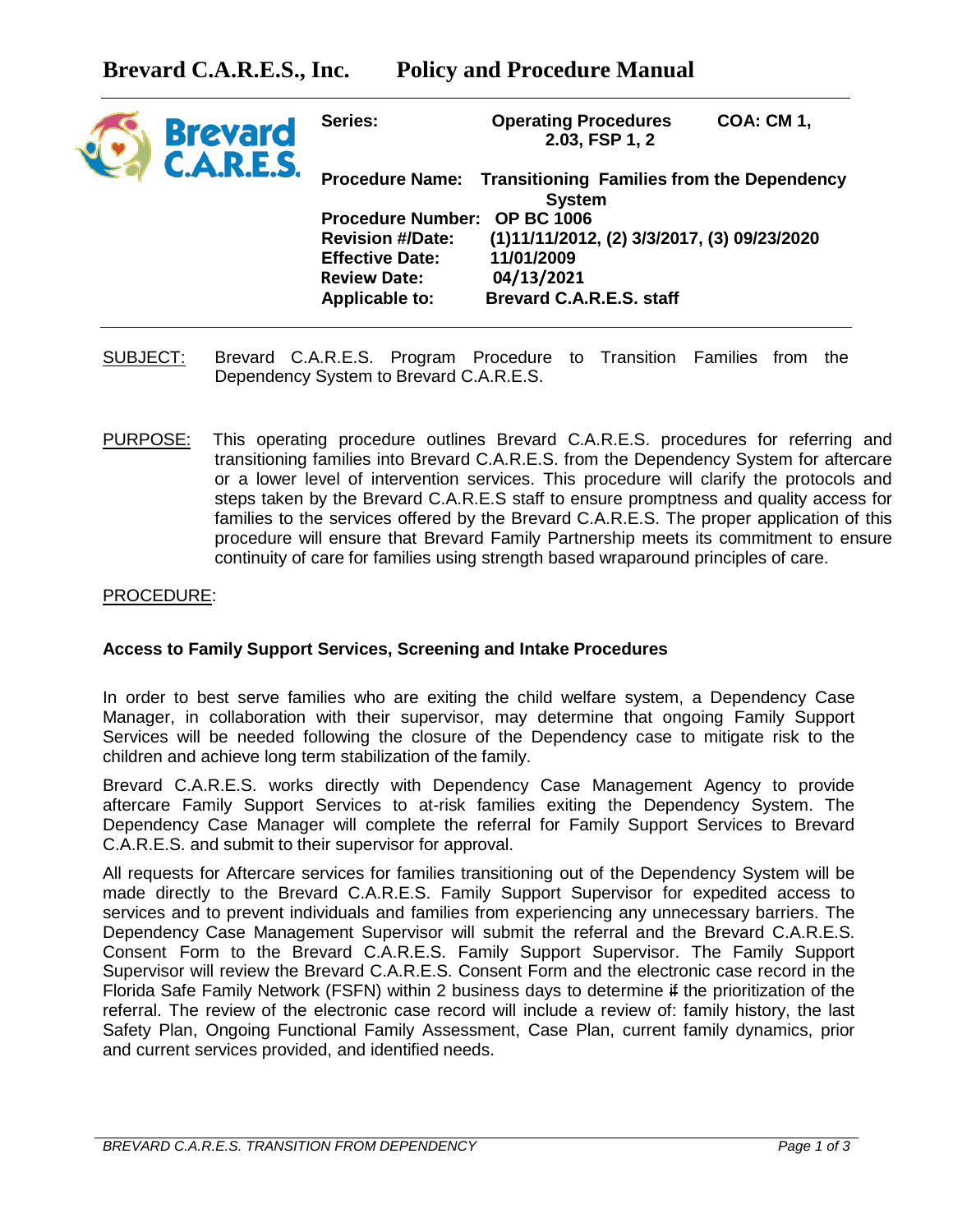Within the Brevard C.A.R.E.S. Family Support Program there are three levels of intervention utilized to help gauge and determine the level of need and complexity of the families served in the program.

Level III (Safe High/Very High Risk) – High/Very High Risk referrals are assigned to the Brevard C.A.R.E.S. High Fidelity Wraparound Team. Families served at this level receive Family Support Services with care coordination throughout the life of the case targeted at building families' protective factors at a macro level and addressing barriers to long term safety. These cases may include victims of Human Trafficking.

Level II (Safe Moderate Risk) and Level 1 (Safe Low Risk) –Families served at this level receive Family Support Services delivered through community referrals to aid families with resource needs with no required case coordination. These services may include but not be limited to: community linkages, by-passes, and use of Flex Funds.

In cases where additional information is necessary to determine the appropriateness of the referral to the C.A.R.E.S. Program, the Family Support Supervisor will schedule an interagency meeting with all parties within 2 business days.

Upon determination that a family is High/Very High Risk, the Family Support Supervisor will assign the case to a Care Coordinator.. A Transition Family Team Conference with all parties occurs prior to the closure of the Dependency case, but no later than 5 business days from assignment of the Care Coordinator.. The assigned Care Coordinator will attend the next Family Team Conference to discuss the program and services with the family and team members. During this meeting, the Brevard C.A.R.E.S. Care Coordinator will be given copies of any and all records and care plans.

If the Dependency case close expectantly without notice or prior planning, the Brevard C.A.R.E.S. Coordinator will work with the Care Center Manager to schedule the next FTC.

## **Access to Non Judicial In Home Services, Screening and Intake Procedures**

At times a Dependency case with an active safety plan closes unexpectedly or is dismissed by the court with a recommendation of a referral to Non Judicial in Home Services (NJIHS). When this occurs the Dependency Case Manager, in collaboration with their supervisor, may make a request to transfer to Non Judicial in Home Services for continued case management within 24 hours of the court hearing dismissing the case.

All requests for Aftercare services for families transitioning out of the Dependency System will be made directly to the NJHS Program Manager for expedited access to services and to prevent individuals and families from experiencing any unnecessary barriers. The Dependency Case Management Supervisor will submit the referral and the Brevard C.A.R.E.S. Consent Form to the NJIHS Program Manager.

The NJIHS will schedule a Family Team Conference/Case Transfer meeting with all parties within 2 business days. Participants at the conference will review and discuss the current safety plan and develop modifications as needed.